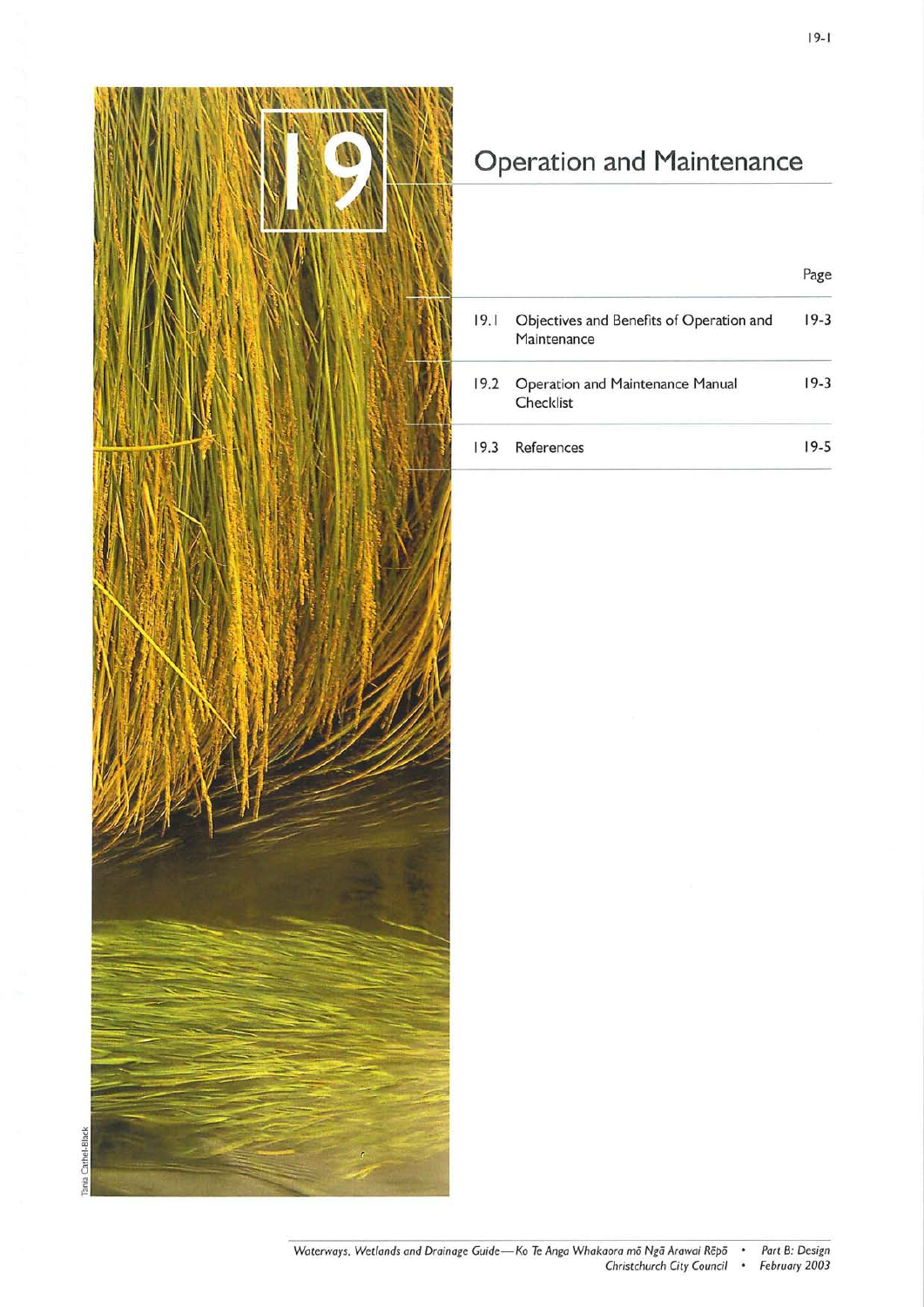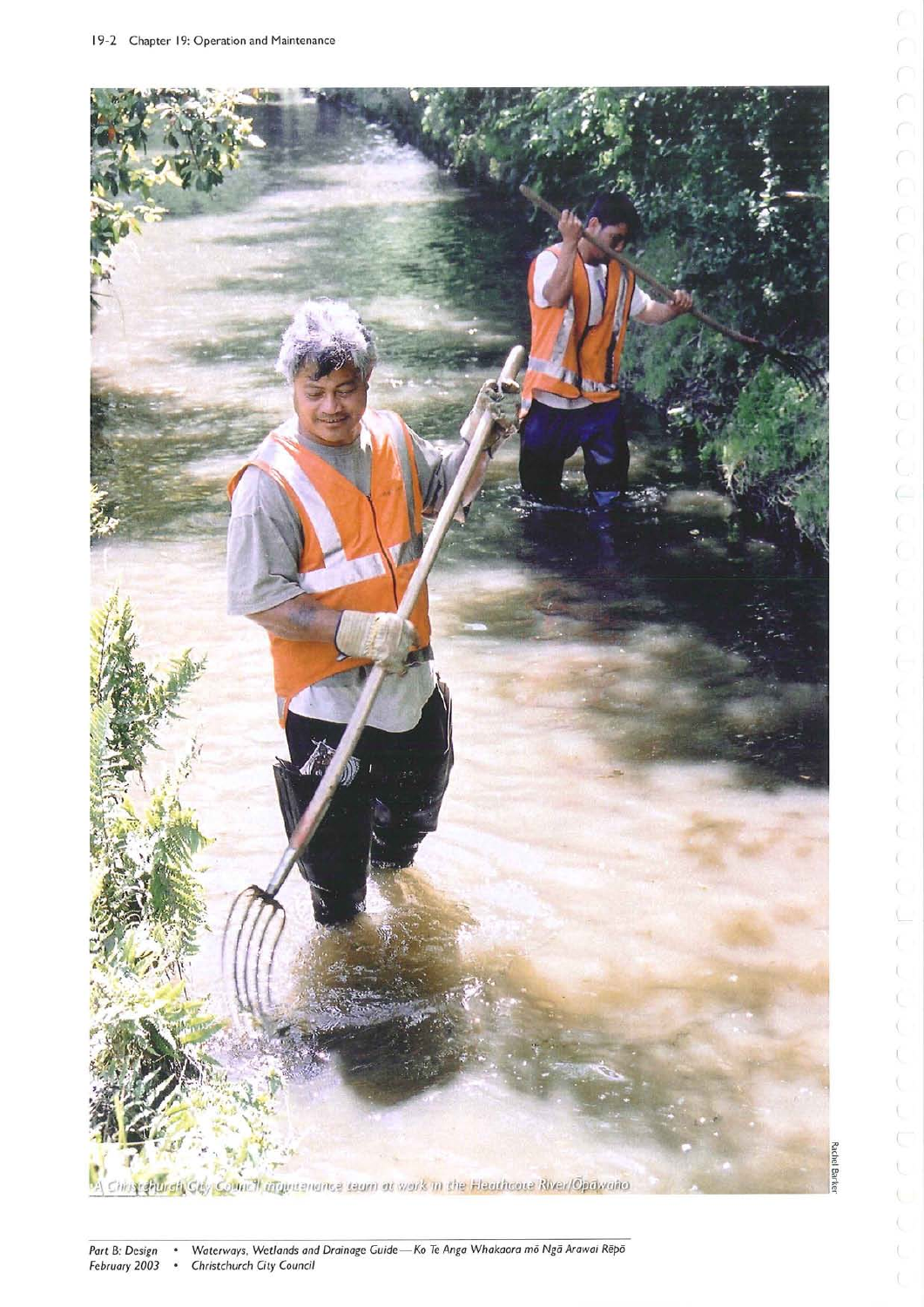# **19. 1 Objectives and Benefits of Operation and Maintenance**

Sustainable waterway and wetland design solutions require careful attention to all operation and maintenance (O&M) issues. The application of "life cycle" design principles, including short-term and long-term maintenance and renewal considerations, is required to deliver solutions that meet community level-of-service expectations, are environmentally sustainable, and economically affordable.

For waterways and wetlands, maintenance activities for control of bank vegetation, aquatic vegetation, litter, nuisance, and sediment need to be carried out regularly. The Christchurch City Council budgets \$3.5 million on its annual maintenance activity.

Ongoing maintenance is arguably the single most important factor in determining long-term success and sustainability of any works on waterways and wetlands. To be sustainable the following conditions will need to be met:

- ongoing maintenance is affordable and practical
- landscape and ecological values and other values are retained or enhanced
- a positive attitude and stewardship by owners is fostered
- long term management roles for the site are clarified and documented.

The importance of "O&M friendly" design and appropriate ongoing O&M activity cannot be overemphasised.

The objectives of a maintenance programme for waterways and wetlands are to:

- ensure that all values for which the system is being managed are retained and enhanced
- ensure that the system component is managed in accordance with the designer's intention
- monitor performance and costs
- $\bullet$ meet all consent requirements
- build in a feedback process on performance
- review and improve management design and techniques
- meet community level-of-service expectations
- keep City Council assets in good condition in perpetuity (or until replacement is needed)
- retain flow capacity for both normal and storm conditions, while enhancing the value of the community asset.

All values need to be considered in determining an appropriate maintenance programme. For example, the effect of over vigorous maintenance activity is loss of habitat. Boffa Miskell and Design Services Unit (1992) concluded that the rigorous maintenance regime applied to the Heathcote River/Pūrakaunui and its margins up to 1991 had a serious adverse effect on the river in terms of bank erosion and loss of shade and habitat. Prior to this Baird (1992), and Eldon & Kelly (1992), both recommended an altered approach to the excessive weed cutting management regime of river banks, margins, and beds. Consequently, maintenance regimes more sympathetic of ecological, as well as drainage values are evolving and being applied throughout the entire waterway system.

An audit and review of vegetation control practices by Arts (1996) supported the current cautious agrichemicals use for vegetation management. Recently the City Council has been working towards more sustainable methods of management, including minimising herbicide use.

The effects of inadequate maintenance include loss of drainage level-of-service, a build up of litter and sediment wherever obstructions or quiescent hydraulic conditions exist, and an increasing number of objections from adjoining owners and the general public about the aesthetic condition of the waterway.

The benefits of an appropriate O&M regime include the following:

- $\bullet$ community satisfaction maintained
- general support for the sustainable management of Christchurch's waterways and wetlands
- improved ecosystem health
- growing awareness and appreciation of waterways and wetlands values
- waterside residents participation in the care of and guardianship (i.e. kaitaikitanga) for "their" waterway or wetland.

# **19.2 Operation and Maintenance Manual Checklist**

General O&M considerations common to almost all system components are listed in this checklist. The checklist should be applied to all new system components and whenever amenity components are under review.

O&M aspects that are specific to particular system components can be found within the relevant chapter in this document.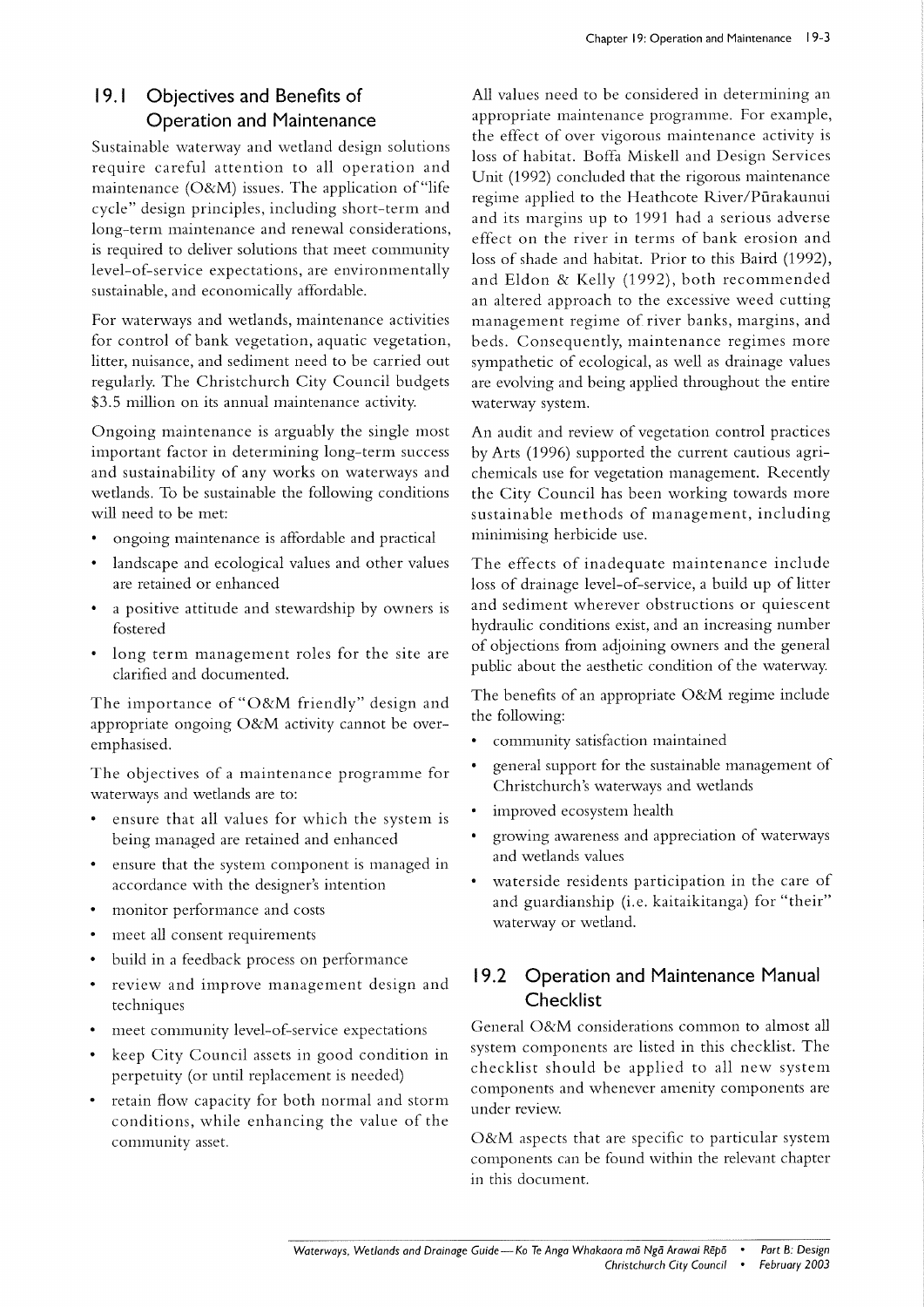## **OPERATION AND MAINTENANCE CHECKLIST**

#### **For Designers and System Managers**

- $\Box$  Photocopy and use this checklist for all projects.
- $\Box$  For all questions, consider impacts on adjacent owners/ community.

#### **Responsibilities**

- $\Box$  Is it clear who is responsible for the various aspects of maintenance?
- $\Box$  What is expected of the adjoining owner? What is expected of the Council?
- $\Box$  Have all the necessary consents been obtained?
- $\Box$  What is the process for transferring project responsibility between different entities (e.g. between construction, plant establishment, and long-term maintenance phases)?
- $\Box$  Who should hold the discharge permit and any other consents? Should they be transferred to the Council, and if so, when?
- **If the system component is on private land, have** the landowner's needs been taken into account?
- $\Box$  Have all the written agreements of roles and responsibilities been completed?

#### **Operation and Maintenance Methods and Procedures**

- $\Box$  Have clear O&M strategies, procedures, or guidelines been issued? Are the documents readily accessible to all personnel involved? NB: Operation manuals are always required for wetlands, basins, and ponds.
- $\Box$  Have the most appropriate maintenance techniques been specified? Are they authorised?
- $\Box$  Have alternative techniques been considered? Is the preferred technique the most cost-effective?
- $\Box$  Has satisfactory access for maintenance been provided? What type of machinery, if any, will need to gain access?
- $\Box$  Do any pools/ponds need to be completely drained for lining repair, sediment removal, etc? Does pond water level need to be managed or completely drained? How can this be achieved?
- $\Box$  Is access width, space, slope, and surface still suitable during storm emergency conditions?
- $\Box$  Will the maintenance regime need to change through the life of the project?
- $\Box$  Has site security and adjoining owners' security been considered? Is there a need for fencing and locked gates?

## **Public Safety and Security**

- $\Box$  Have requirements of the Health and Safety in Employment Act been met (i.e. have all the hazards been identified and avoided, remedied, or mitigated against)?
- $\Box$  Does the system meet the Council's health and safety requirements?
- $\Box$  Does the proposal conform to the principles of reducing crime through environmental planning and design (refer to Christchurch Safer Community Council 1996)
- $\Box$  Is open-style fencing needed to improve safety and/or security?
- $\Box$  Is the system component safe in terms of the Building Act (1991)?
- $\Box$  Is it safe for adjoining public activities? For example, is ready egress available?
- $\Box$  Will the facility be available for safe entry and exit for recreation?

## **Flooding and Other Hazards**

- $\sqcup$ Does the design storm capacity meet agreed planning criteria?
- o Where is the secondary flow path likely to be? Should it be protected by an easement?
- $\Box$  Is storm inspection and debris removal needed? **If** this is so, have all necessary arrangements been made?
- $\Box$  Is the level-of-service that has been designed for, adequate in view of the importance and susceptibility of the system component(s) during extreme storms?
- $\Box$  Is uncontrolled growth likely to cause a fire hazard during hot, dry summer seasons?
- $\Box$  How will the system component perform under each of the Engineering Lifelines (Centre for Advanced Engineering 1997) hazard scenarios? For example, seismic activity, Waimakariri River flooding, local flooding, tsunami, wind, snow, and slope hazards?

## **Design**

- $\Box$  Have "life cycle" design principles, including project life cycle cost, been considered?
- $\Box$  Is the design a relatively low maintenance solution in the short-term? In the long-term? Thus is the solution a sustainable one?
- $\Box$  Have potential flow obstructions, erosion, and sedimentation problems during the early development and establishment phases been identified and provided for in the design?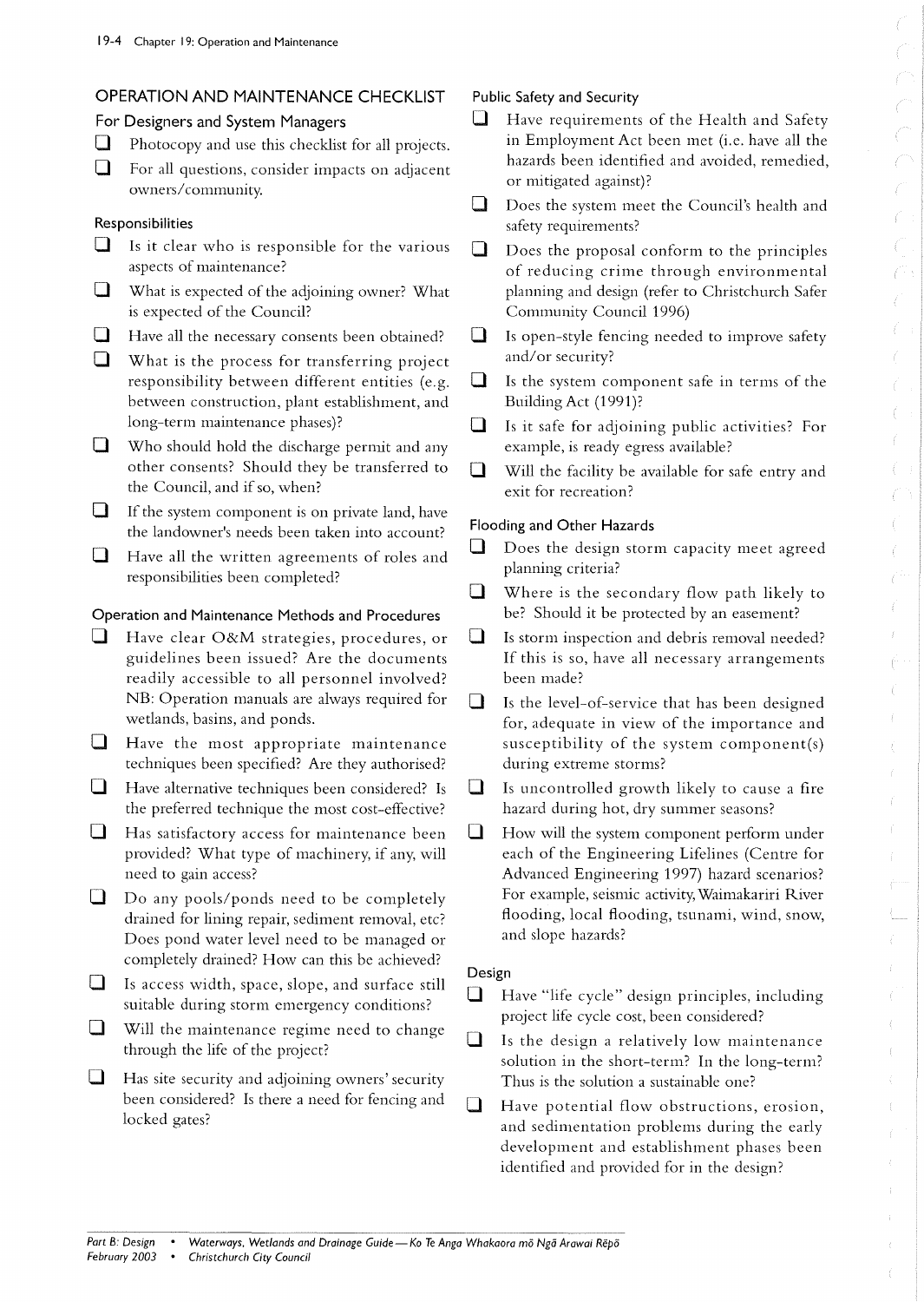#### Vegetation

- $\Box$  Has the initial planting contract maintenance been defined?
- $\Box$  Has the establishment transitional maintenance been defined (i.e. while the planting becomes established; usually year 2-4 after planting)?
- $\Box$  Has the ongoing maintenance from year 5 and beyond been defined?
- $\Box$  Is there any specific maintenance criteria for the riparian vegetation in the area?
- $\Box$  How will the terrestrial vegetation growth be controlled-by sickle, weed eater, mechanical mower, or herbicide? Are the contours and space available compatible with the preferred method? What is the likely frequency of growth control measures?
- $\Box$  Is the area an inanga spawning site, and if so, has bank maintenance been prevented during the inanga spawning and development period (February-May) ?
- $\Box$  Has the removal of aquatic vegetation (both marginal and submerged plants) and all other instream maintenance been prevented during spawning times in known trout spawning areas?
- $\Box$  Will aquatic vegetation need to be controlledby handwork, excavator, harvester, or herbicide? How will algal growth be managed?
- $\Box$  Is there any specific maintenance criteria for the aquatic vegetation (including both marginal and submerged plants) in the area?
- $\Box$  Is erosion control needed if watering is necessary during plant establishment?
- $\Box$  What is the acceptable maximum height and density of vegetation that will not compromise hydraulic requirements?
- $\Box$  Could the selected plant species cause other maintenance problems located downstream? For example, flax and cabbage tree leaves can wrap around the impellers of storm water pumps.
- $\Box$  What undesirable terrestrial or aquatic plant species could potentially become established (e.g. willow regrowth or *Egeria densa* in the Avon River/Otakaro and Halswell River/ Hüritini)? How will they be controlled?

#### Debris, Litter, and Sediment

- $\Box$  Where will debris, litter, and sediment accumulate? What measures will be needed to interrupt and remove it? How often?
- $\Box$  Are debris grills or trash racks needed?
- $\Box$  If the system component blocks during a storm,

where is the secondary flow path that will divert overflows safely?

- $\Box$  Should a pond, debris trap, gross pollution trap, vegetative filter, or other interception device be installed upstream?
- $\Box$  Will sediment need to be removed? Is adequate access provided for this?

#### **Nuisances**

- $\Box$  How will the incidence of pests and nuisances be minimised:
	- $\Box$  problem insects (blackflies, biting midges, and mosquitoes)?
	- $\Box$  stagnant water conditions?
	- $\Box$  smells?
	- $\Box$  algal blooms?
	- $\Box$  rats?
- $\Box$  How will complaints be managed?
- $\Box$  Will vegetation have adverse effects on adjoining properties?
- $\Box$  How many dwellings are close enough to be affected by nuisances?

#### I **9.3 References**

Arts,A-M. 1996. An Audit and Review ofVegetation Control Practices. Prepared for Christchurch City Council.Agriculture New Zealand, Christchurch.

Baird, A. 1992. An Overview of Botanical Information and Recommendations for the Management of the *Freshwater Reaches of the Avon and Heathcote Rivers.* Department of Conservation, Christchurch.

Boffa Miskell Partners Limited & Christchurch City Council 1992. Christchurch Rivers and Estuary - Bankworks Draft Guidelines. Christchurch City Council, Christchurch.

Centre for Advanced Engineering 1997. Risks and Realities: A Multi-disciplinary Approach to the Vulnerability of Lifelines to Natural Hazards. Centre for Advanced Engineering, University of Canterbury, Christchurch.

Christchurch Safer Community Council 1996. The Garden City, A Safe City. Reducing Crime through Environmental Planning and Design. Christchurch Safer Community Council, Christchurch.

Eldon, G. A. & Kelly, G. R. 1992. Fisheries Survey of the Avon River, 1991-1992. *New Zealand Freshwater Fisheries Report No.* 137. Freshwater Fisheries Centre, MAF Fisheries, Christchurch.